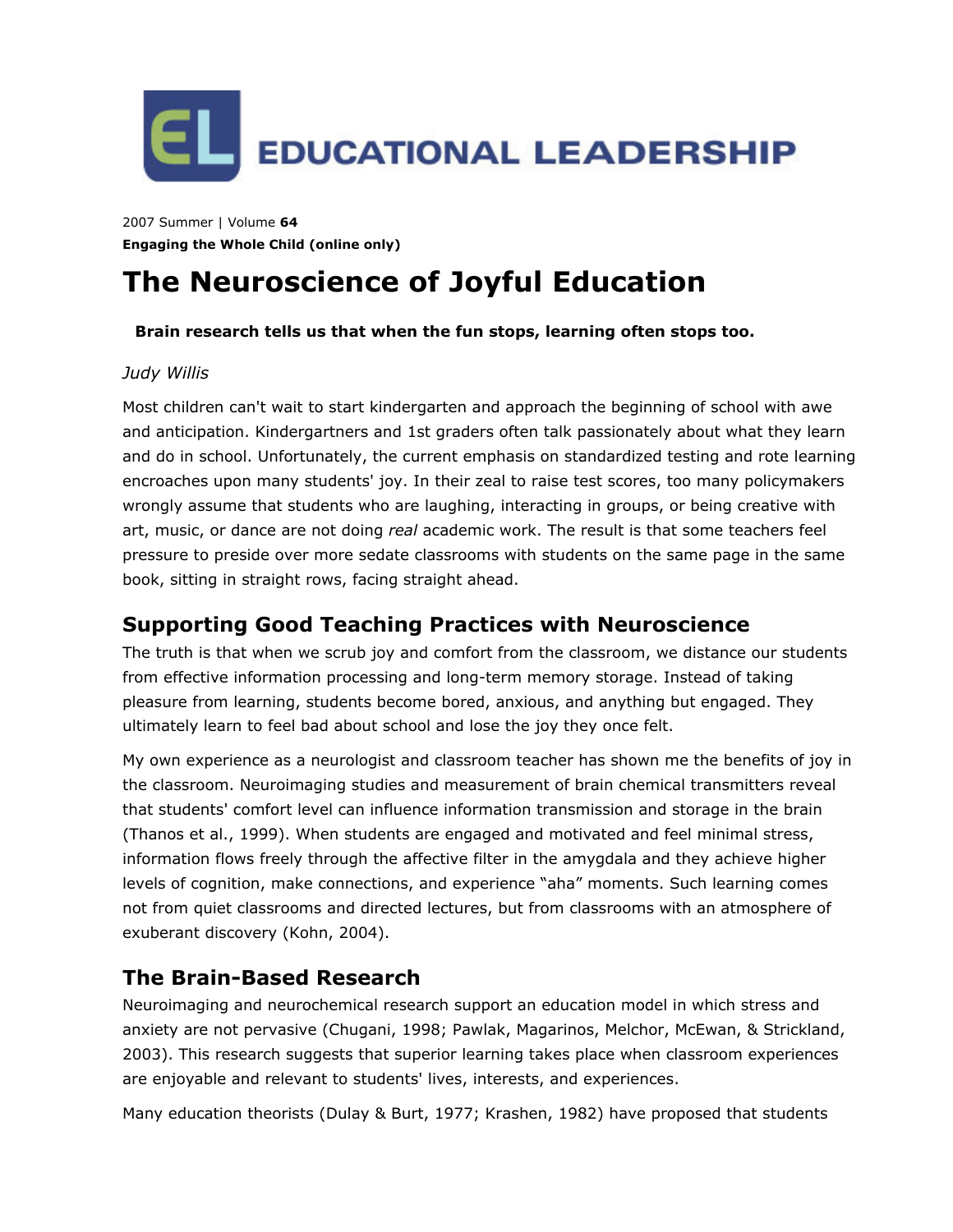retain what they learn when the learning is associated with strong positive emotion. Cognitive psychology studies provide clinical evidence that stress, boredom, confusion, low motivation, and anxiety can individually, and more profoundly in combination, interfere with learning (Christianson, 1992).

Neuroimaging and measurement of brain chemicals (neurotransmitters) show us what happens in the brain during stressful emotional states. By reading glucose or oxygen use and blood flow, positron emission tomography (PET) and functional magnetic resonance imaging (fMRI) indicate activity in identifiable regions of the brain. These scans demonstrate that under stressful conditions information is blocked from entering the brain's areas of higher cognitive memory consolidation and storage. In other words, when stress activates the brain's affective filters, information flow to the higher cognitive networks is limited and the learning process grinds to a halt.

Neuroimaging and electroencephalography (EEG) brain mapping of subjects in the process of learning new information reveal that the most active areas of the brain when new sensory information is received are the somatosensory cortex areas. Input from each individual sense (hearing, touch, taste, vision, smell) is delivered to these areas and then matched with previously stored related memories.

For example, the brain appears to link new words about cars with previously stored data in the category of transportation. Simultaneously, the limbic system, comprising parts of the temporal lobe, hippocampus, amygdala, and prefrontal cortex (front part of the frontal lobe), adds emotional significance to the information (sour flavor is tasty in lemon sherbet but unpleasant in spoiled juice). Such relational memories appear to enhance storage of the new information in long-term memory (Andreasen et al., 1999).

Mapping studies of the electrical activity (EEG or brain waves) and neuroimaging show the synchronization of brain activity as information passes from the somatosensory cortex areas to the limbic system (Andreasen et al., 1999). For example, bursts of brain activity from the somatosensory cortex are followed milliseconds later by bursts of electrical activity in the hippocampus, amygdala, and then the other parts of the limbic system (Sowell et al., 2003). This enables us to evaluate which strategies either stimulate or impede communication among the various parts of the brain (Shadmehr & Holcomb, 1997).

# **RAD Lessons for the Classroom**

A common theme in brain research is that superior cognitive input to the executive function networks is more likely when stress is low and learning experiences are relevant to students. Lessons that are stimulating and challenging are more likely to pass through the reticular activating system (a filter in the lower brain that focuses attention on novel changes perceived in the environment). Classroom experiences that are free of intimidation may help information pass through the amygdala's affective filter. In addition, when classroom activities are pleasurable, the brain releases dopamine, a neurotransmitter that stimulates the memory centers and promotes the release of acetylcholinem, which increases focused attention.

The acronym RAD can remind educators of three important neuroscience concepts to consider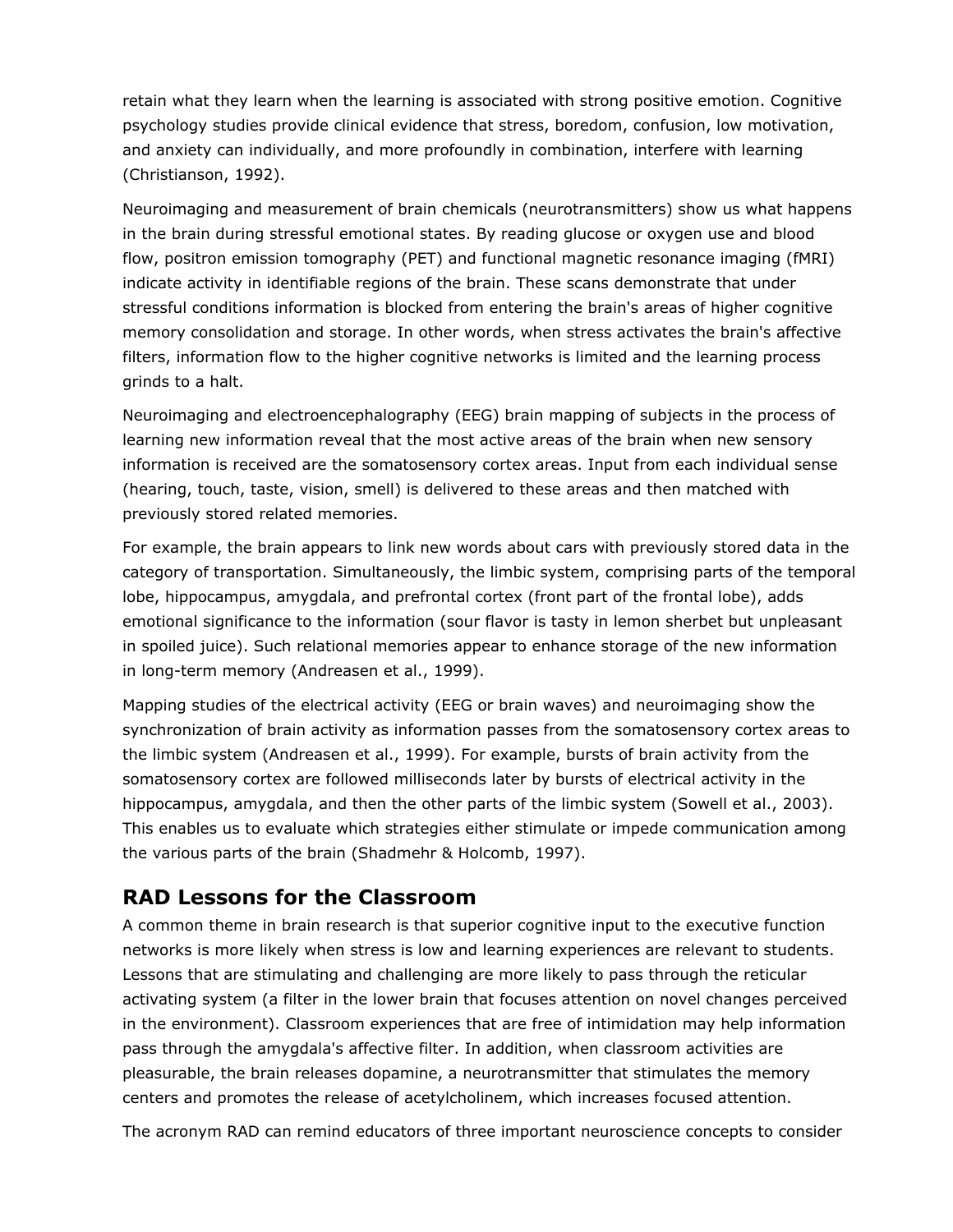when preparing lessons:

- Novelty promotes information transmission through the **R**eticular activating system.
- Stress-free classrooms propel data through the **A**mygdala's affective filter.
- Pleasurable associations linked with learning are more likely to release more **D**opamine.

There are no neuroimaging or brain wave analysis data that demonstrate a negative effect of joy and exuberance in classrooms, yet some schools have unspoken mandates against these valuable components of the classroom experience. Now that hard science proves the negative effects of stress and anxiety, teachers can more confidently promote enthusiasm in their classrooms.

# **Planning for the Ideal Emotional Atmosphere**

Although it is valuable for teachers to be familiar with neuroscientific research and pass relevant findings along to education stakeholders, it is crucial that educators use classroom strategies that reflect what we know about the brain and learning. So how can teachers create environments where anxiety is low while providing enough challenge and novelty for suitable brain stimulation?

#### **Make it relevant.**

When stress in the classroom is getting high, it is often because a lesson is overly abstract or seems irrelevant to students. Teachers can reduce this type of stress by making the lesson more personally interesting and motivating. Ideally, students should be able to answer the question, "Why are we learning about this?" at any point in a lesson.

Teachers can find valuable background materials and human interest connections in textbooks published in the 1990s, before many publishers dropped such information to make room for practice test questions. The Internet is a source of many teacher-shared lesson plans and links to Web sites that provide resources for student activities and information databases that bring the more fact-heavy lessons to life. These are just a few Web sites that teachers can mine for ideas:

- The Jason Project: a multimedia, interdisciplinary science program for grades 4-9, [www.](http://www.jasonproject.org/) [jasonproject.org](http://www.jasonproject.org/)
- NASA Education: resources and information for K-12 teachers, [http://education.nasa.gov](http://education.nasa.gov/)
- PBS Teachers: multimedia resources for preK-12 educators, [www.pbs.org/teachersource](http://www.pbs.org/teachersource)
- A to Z Teacher Stuff: a teacher-created site designed to help teachers find online resources, [http://atozteacherstuff.com](http://atozteacherstuff.com/)
- Edhelper: theme units, lesson plans, and worksheets, [www.edhelper.com](http://www.edhelper.com/)

It is not always possible to explain the immediate relevance of every lesson. In math, for example, students must master certain skills before they can go on to investigate larger, more clearly relevant topics. One way to increase the emotional connection is by adapting word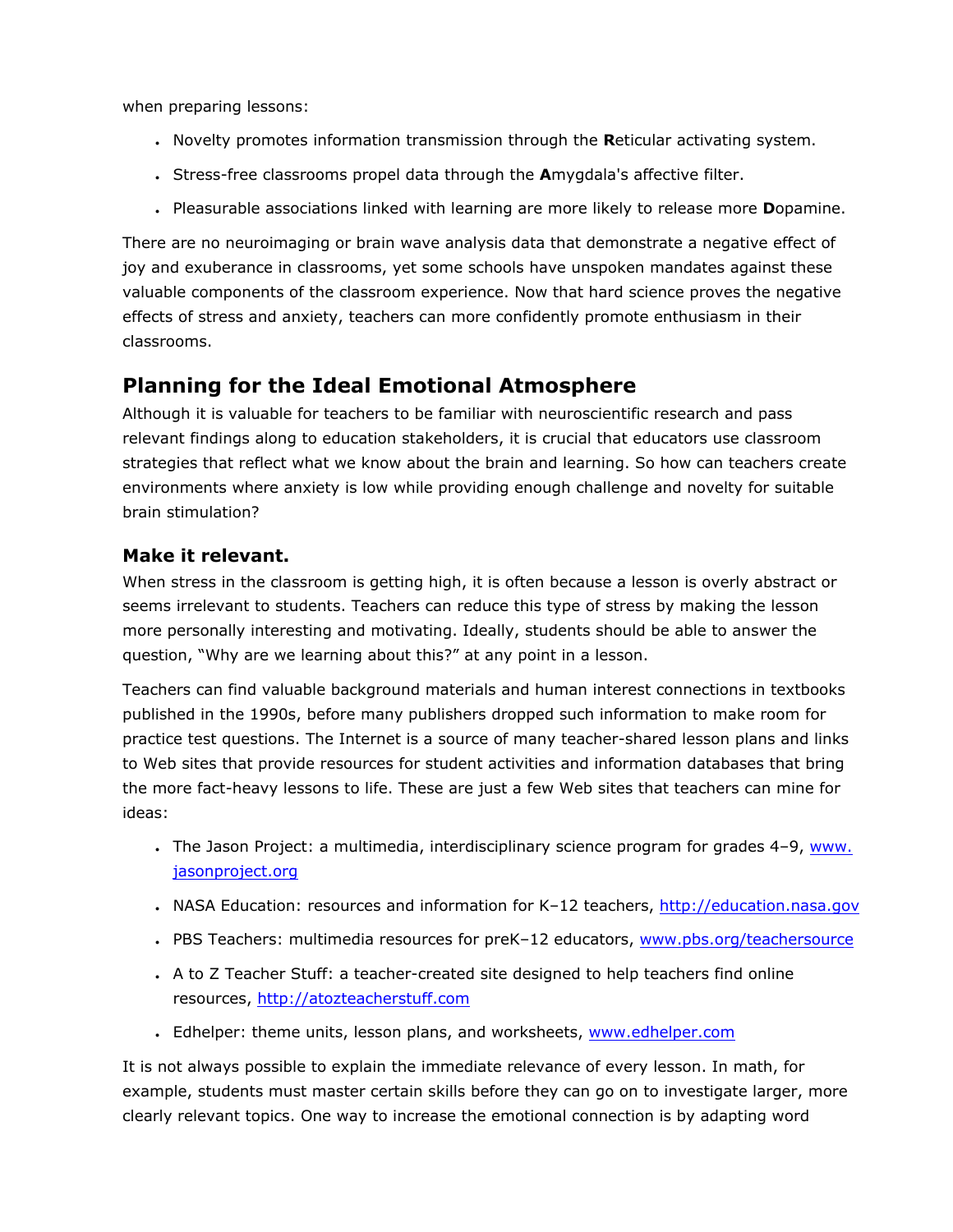problems so that they include the names of students, popular celebrities, historical figures, or sports heroes. Similarly, problems about interest rates can relate to purchasing something the students would want to buy, such as an iPod or new sneakers. Students can learn about decimal place values by calculating batting averages to the thousandth place.

Language arts teachers can combine lessons on formal letter writing with a study of ethics or advertising. Students select a television commercial or print ad they judge to be misleading and write a letter expressing that opinion to the company in question. Students can compare historical fact and fiction by reading texts, examining primary sources, and viewing movies.

In science classes dealing with the differences between mixtures and solutions, students can predict which liquids in their homes are mixtures and which are solutions. At home, they test their predictions by seeing which items are in separate layers until shaken. Or instead of just studying facts about pollution, students can learn to take and test water samples [\(www.baylink.](http://www.baylink.org/lessons/3fr_pollution.html) [org/lessons/3fr\\_pollution.html](http://www.baylink.org/lessons/3fr_pollution.html)).

When a lesson or block of lessons is full of facts to memorize, students will often feel less stress when they see an intrinsic reward for their efforts, such as using the facts they've mastered as a tool for participating in a more appealing activity. For example, when students know the metric to standard measurement conversions, they can "translate" a recipe from a cookbook that uses metric measures into the quantities they need in U.S. standard measurements to prepare cookie dough in class.

#### **Give them a break.**

Just like adults, students can reduce stress by enjoying hobbies, time with friends, exercise, or music. Even though schools are shortening recess, physical education, art, drama, and even lunchtime to add more time for core subjects, teachers can give students a three-minute vacation to reduce stress. Any pleasurable activity used as a brief break can give the amygdala a chance to cool down and the neurotransmitters time to rebuild.

#### **Create positive associations.**

Eliminating all stress from students' lives is impossible. However, even if previous classroom experiences have led to associations that link certain activities, such as memorizing multiplication tables, to a stress response from the amygdala, students can benefit from revisiting the activity without something negative happening. By avoiding stressful practices like calling on students who have not raised their hands, teachers can dampen the stress association.

Students can develop positive associations with multiplication by practicing it with a positively reinforcing strategy. For example, they might first review the table for multiplying by eight, then fill in blanks on a worksheet and immediately check each written answer with a calculator. If the answer is correct, the student experiences instant positive reinforcement. If the answer is incorrect, the student sees the right answer on the calculator—a much more pleasurable experience than hearing a classmate call out the answer before the student can even begin to compute it.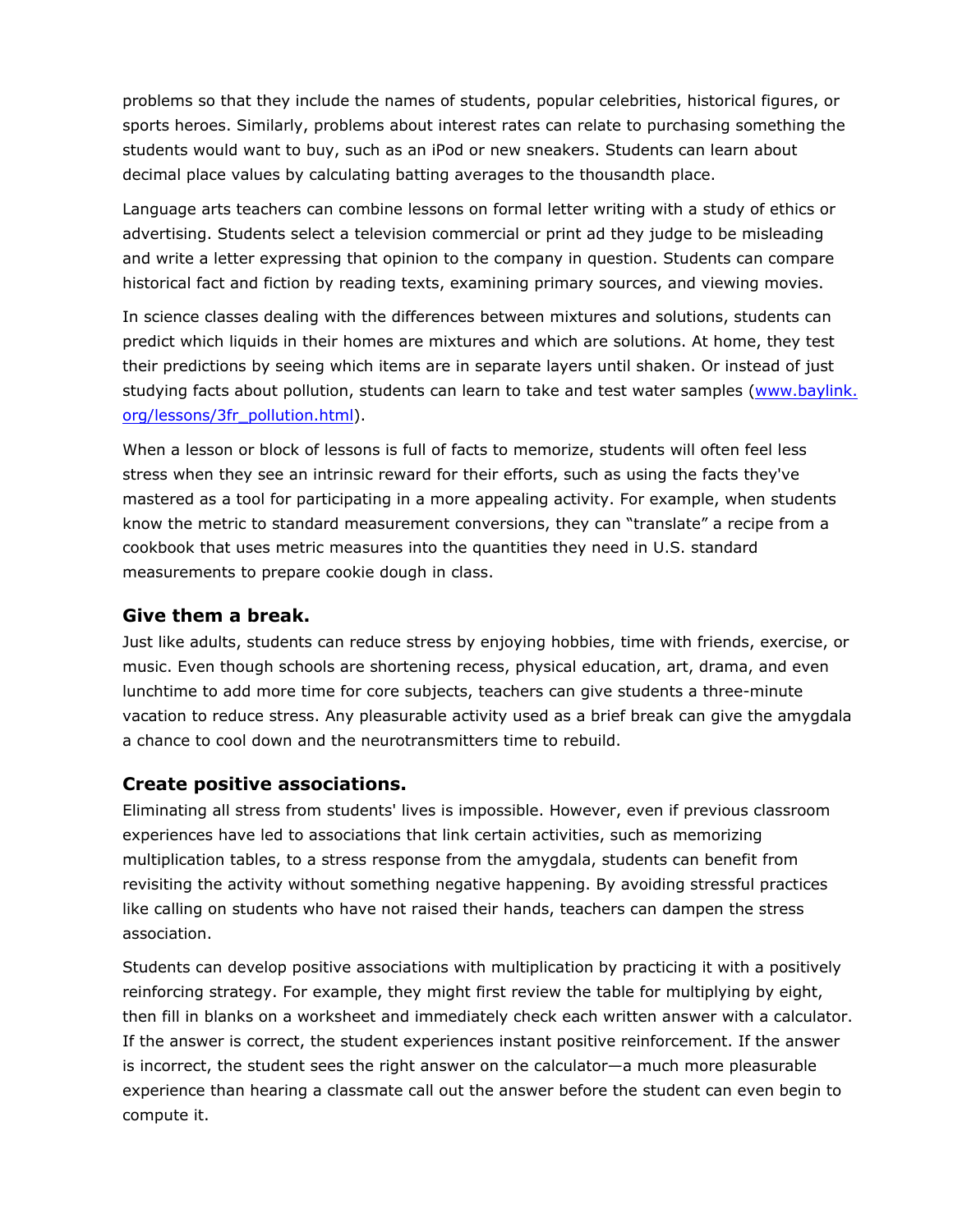In a similar way, students can build on their neurochemical memories of positive feelings if they have opportunities to recognize and savor their successes. A posted "Personal Goal Achievement" list, for example, acknowledges all students' successes. Students set personal goals, such as learning a specific multiplication table, and their names go on this list when they achieve their goals. Unlike the more typical competitive list of scores or lists of students who have mastered specific skills, this goal achievement list includes only the names of students who have met their goals, not the actual goals themselves.

#### **Prioritize information.**

It is helpful for teachers to guide students in learning how to prioritize information—how to decide what facts are worthy of writing down and reviewing when studying. When teachers demonstrate and explain how they determine which facts are important, students see how to make those judgments for themselves as they read texts and study. Helping students learn how to prioritize and therefore reduce the amount of information they need to deal with is a valuable stress-buster.

#### **Allow independent discovery learning.**

Thanks to dopamine release and the consolidation of relational memories, students are more likely to remember and understand what they learn if they find it compelling or have a part in figuring it out for themselves. In addition, when students have some choices in the way they will study or report on something, their motivation will increase and stress will diminish. They will be more accepting of their errors, motivated to try again, and less self-conscious about asking questions.

# **A Safe Haven**

Classrooms can be the safe haven where academic practices and classroom strategies provide students with emotional comfort and pleasure as well as knowledge. When teachers use strategies to reduce stress and build a positive emotional environment, students gain emotional resilience and learn more efficiently and at higher levels of cognition. Brain-imaging studies support this relationship.

# **References**

Andreasen, N. C., O'Leary, D. S., Paradiso, S., Cizaldo, T., Arndt, S., Watkins, G. L., et al. (1999). The cerebellum plays a role in conscious episodic memory retrieval. *Human Brain Mapping, 8*(4), 226–234.

Christianson, S.A. (1992). Emotional stress and eyewitness memory: A critical review. *Psychological Bulletin, 112*(2), 284–309.

Chugani, H. T. (1998). Biological basis of emotions: Brain systems and brain development. *Pediatrics, 102*, 1225–1229.

Dulay, H., & Burt, M. (1977). Remarks on creativity in language acquisition. In M. Burt, H. Dulay, & M. Finocchiaro (Eds.), *Viewpoints on English as a second*